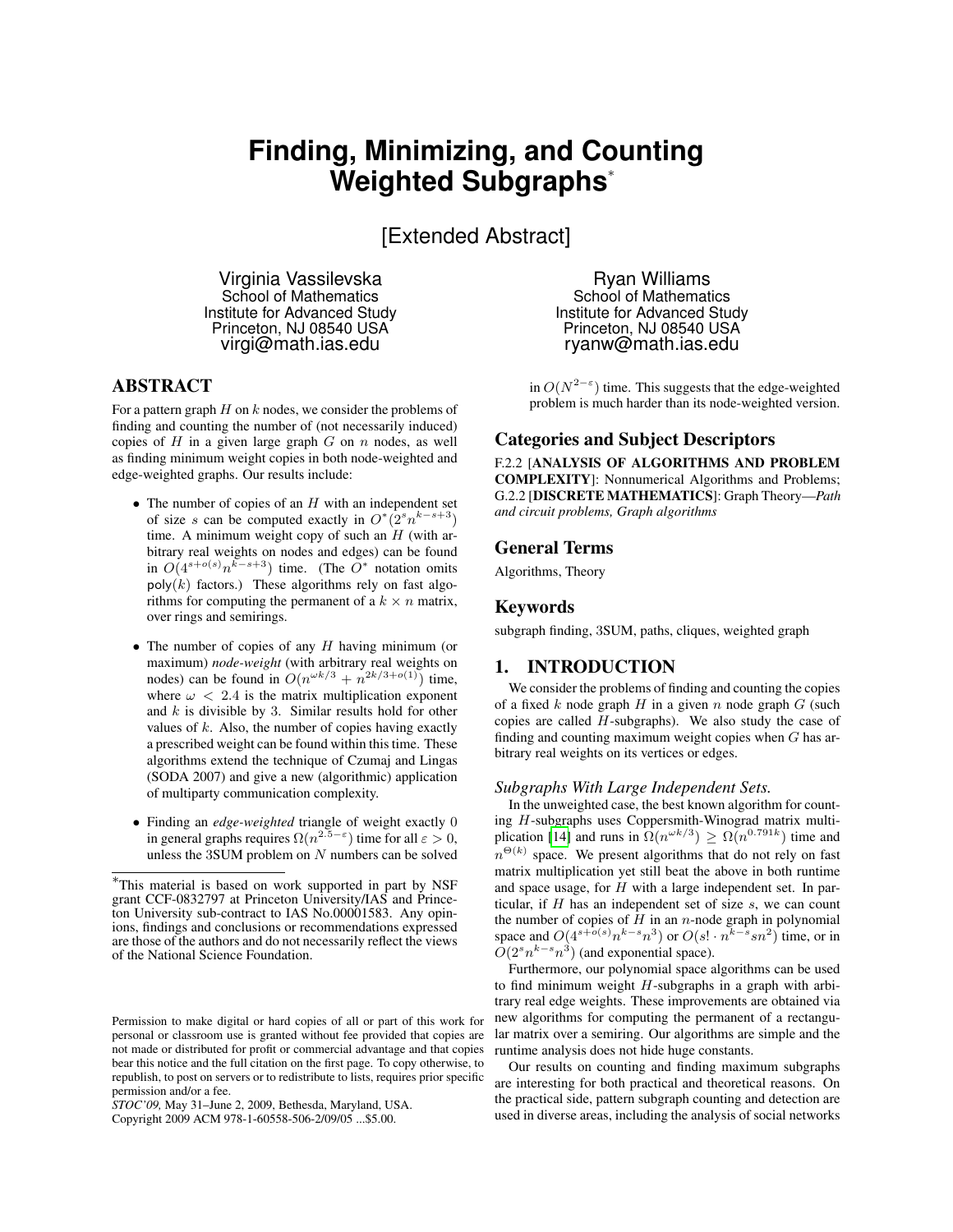[\[8,](#page-8-1) [39,](#page-9-0) [36\]](#page-9-1), computational biology, and network security [\[12,](#page-8-2) [22,](#page-9-2) [37\]](#page-9-3). In molecular biology, biomolecular networks are compared by identifying so-called *network motifs* [\[29\]](#page-9-4) – connectivity patterns that occur much more frequently than expected in a random graph. Similar techniques are used to detect abnormal patterns in social networks (potential spammers, bots) and undesirable usage patterns in a computer network. Because of the extensive computational overhead of previous exact counting techniques, *approximate* counting based on the color coding technique [\[4\]](#page-8-3) is typically used for pattern graphs on  $>$  4 nodes (e.g. [\[1\]](#page-8-4)). Unfortunately, even for approximately counting trees, the current methods are not efficient for patterns with more than 9 nodes. Because some of the pattern graphs have large independent sets, we suspect our methods will be useful in the above settings: for instance, trees with many leaves will be counted fairly quickly.

On the theoretical side, our algorithms are interesting because the problem of counting  $k$ -subgraphs (even  $k$ -paths) is  $#W[1]$ -complete (whereas approximately counting k-paths is not, cf. [\[2,](#page-8-5) [19,](#page-8-6) [6\]](#page-8-7)). Hence if one could obtain a  $O(n^{\alpha(k)})$ time algorithm for counting for a small enough function  $\alpha$ , the Exponential Time Hypothesis would be false, and many NP problems would have subexponential algorithms. Alon and Gutner [\[2\]](#page-8-5) have proven in a formal sense that the color-coding method cannot hope to do better than  $O(n^{k/2})$  for counting paths exactly. Namely, for any family  $\mathcal F$  of "balanced" functions from [n] to [k], we must have  $|\mathcal{F}| \ge \Omega(n^{k/2})$ . As we obtain  $O(f(k)n^{k/2+c})$  algorithms, our results may be optimal in some sense (although they do not use color coding).

#### *Node-Weighted Subgraphs Via Matrix Products.*

In the second part of the paper, we give algorithms that apply fast matrix multiplication to find and count weighted H-subgraphs for *general* H. We consider three variants of the problem: finding and counting  $H$ -subgraphs of maximum weight, weight at least  $K$ , and weight exactly  $K$  (for any given weight  $K$ ). Due to its relation to the all pairs shortest paths problem, the maximum weight version has received much recent attention.

The current best algorithm for *finding* a maximum weight H-subgraph in a *node-weighted* graph is by Czumaj and Lin-gas [\[16\]](#page-8-8) and runs in  $O(n^{\omega k/3 + \varepsilon})$  time for all  $\varepsilon > 0$  (when k is divisible by 3; other cases are similar). We show how to extend their approach to *counting* maximum weight H-subgraphs in the same time. Moreover, we show that the problem of counting the number of  $H$ -subgraphs of node weight at least  $K$  and even *exactly* K can also be done in the same time. The previous best algorithm for either of these problems is based on the dominance product method [\[40\]](#page-9-5) and has a running time of  $O(n^{\frac{(3+\omega)}{2}})^{\frac{k}{3}}$  (for k divisible by 3). Our algorithms rely on a new  $O(n^{\omega} + n^2 2^{O(\sqrt{\log n})})$  algorithm for counting the number of triangles of weight  $K$  in a node-weighted graph. In fact, we give two very different algorithms for exact node-weighted triangles: one based on the Czumaj-Lingas approach, and one based on a counterintuitive 3-party communication protocol for the Exactly-W problem.

#### *Hardness Results for Edge-Weighted Subgraphs.*

Finally, we provide theoretical evidence that finding *edge weighted H*-subgraphs faster than  $O(n^k)$  will be difficult, for general  $H$  in arbitrary weighted graphs. We focus on the

problem of finding triangles of weight exactly  $K$  in an edgeweighted graph. This triangle problem is not known to have a truly subcubic algorithm. In an attempt to explain this, we prove that unless 3SUM has a truly subquadratic algorithm, a triangle of weight sum  $K$  in an edge weighted graph cannot be found in  $O(n^{2.5-\epsilon})$  time for any  $\epsilon > 0$ . 3SUM is widely believed to require essentially quadratic time (cf. [\[7\]](#page-8-9) for a slight improvement), so our result suggests that the exact triangle problem for edge-weighted graphs is harder than that for node-weighted graphs. Patrascu [\[33\]](#page-9-6) has recently observed that using more properties of the hash function in our reduction, the conditional lower bound for exact weighted triangles can be improved optimally to  $\Omega(n^3)$ , i.e. unless 3SUM has subquadratic algorithms, finding a triangle of weight 0 in an edge-weighted graph requires cubic time(!). We also show that subcubic algorithms for edge weighted triangle imply faster-than- $2^n$  algorithms for multivariate quadratic equations, an important NP-complete problem in cryptography.

#### *Prior Work.*

Besides the references we have already mentioned, the theoretical problems of subgraph finding and counting are discussed in many works, for example [\[24,](#page-9-7) [31,](#page-9-8) [13,](#page-8-10) [27,](#page-9-9) [38\]](#page-9-10). Alon, Yuster and Zwick [\[5\]](#page-8-11) showed that for all  $k \le 7$  the number of k-cycles in an unweighted graph can be computed in  $O(n^{\omega})$ time using fast matrix multiplication. Unfortunately their approach does not generalize for  $k > 7$ . Björklund et al. [\[10\]](#page-8-12) have recently found an interesting algorithm for counting kpaths that runs in  $\binom{n}{k/2}$  poly $(n)$  time. For sufficiently large  $k$ , their algorithm is faster than ours. However, their algorithm only works for k-paths and uses  $\Omega(\binom{n}{k/2})$  space. For the special case where  $H$  is a bipartite graph, our algorithm uses  $2^{k+o(k)}n^{k/2+3}$  time and poly $(n, k)$  space.

#### *Preliminaries.*

For a node u in a graph  $(V, E)$ ,  $N(u) = \{v \in V \mid (u, v) \in$ *E*}. For an integer *n*, let  $[n] = \{1, 2, ..., n\}$ .

A graph homomorphism f from a graph  $G = (V, E)$  to a graph  $H = (V_H, E_H)$  is a mapping  $f : V \to V_H$  so that if  $(u, v) \in E$ , then  $(f(u), f(v)) \in E_H$ . A graph isomorphism f from a graph  $G = (V, E)$  to a graph  $H = (V_H, E_H)$  is a bijective map from G to H such that both f and  $f^{-1}$  are homomorphisms. An automorphism is an isomorphism between a graph G and itself.

# 2. ALGORITHMS WITHOUT MATRIX MULTIPLICATION

We begin by reducing the problems of counting and minimizing subgraphs to computing permanents of rectangular matrices. We assume that all given graphs are undirected, but it is not hard to modify the proofs for directed graphs.

<span id="page-1-0"></span>THEOREM 2.1. Suppose the permanent of an  $s \times n$  matrix *can be computed in*  $T(n, s)$  *time and*  $S(n, s)$  *space. Let*  $H =$  ${h_1, \ldots, h_k}$  *be a graph on k nodes with an independent set of size s.* Let  $G = (V, E)$  *be a graph on n nodes and*  $w : E \rightarrow$ R *be a weight function. Let* C *be the set of all (not necessarily induced) copies of* H *in* G*. Then the quantity*

$$
\sum_{H' \in C} \prod_{e \in E(H')} w(e)
$$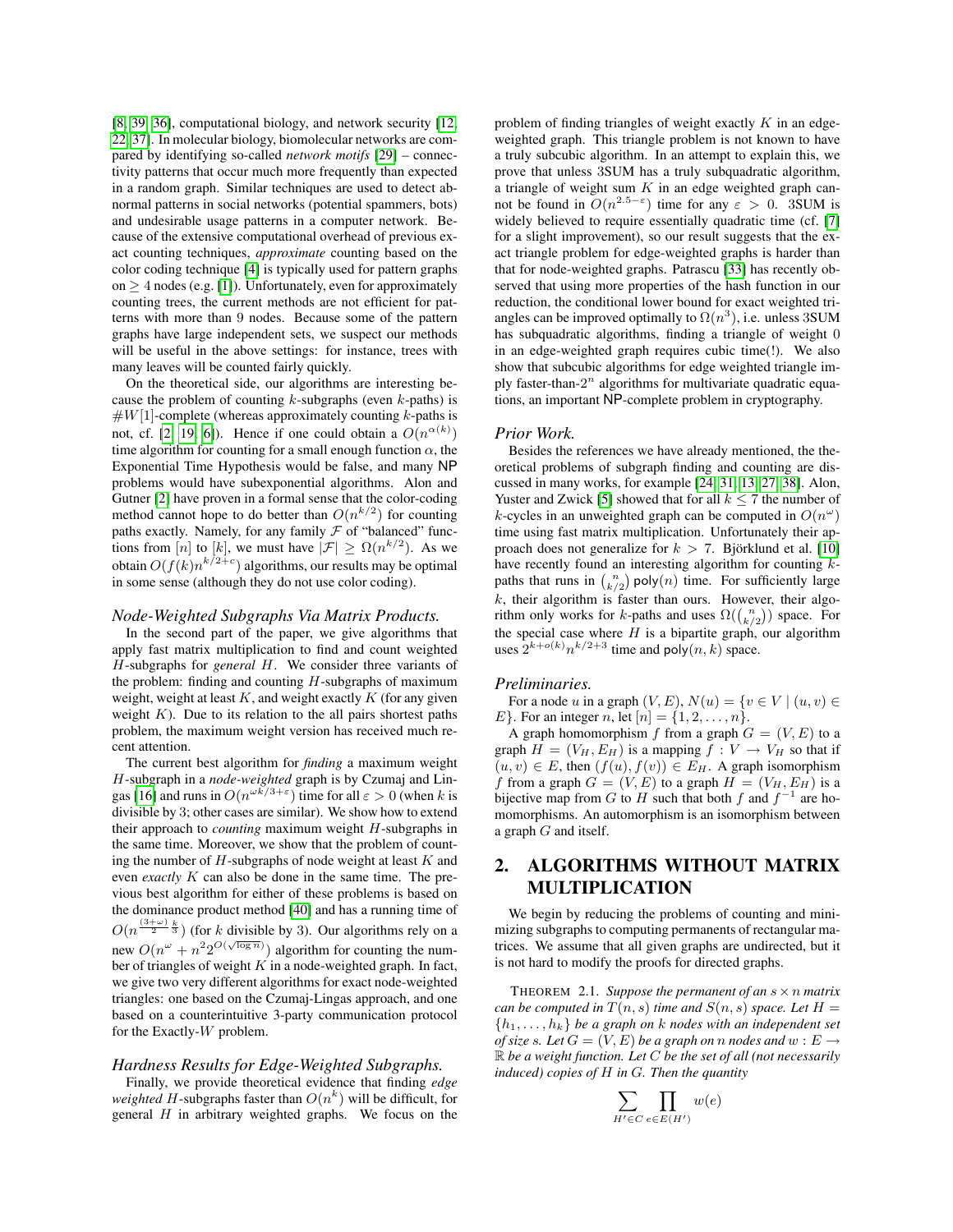*can be determined in O* $((nks+T(n,s))\cdot (k-s)!(\frac{n}{k-s}))$  *time and*  $O(ns + S(n, s))$  *space.* 

Note that when  $w(e) = 1$  for all  $e \in E$ , the quantity in the theorem is just the number of (not necessarily induced) copies of  $H$  in  $G$ .

PROOF. Let  $I$  be an independent set of size  $s$  in  $H$ . Let  $t = k - s$ . Let  $H' = H \setminus I$ , with  $H' = \{h_1, \ldots, h_t\}$  and  $I = \{s_1, \ldots, s_s\}$ . Our algorithm proceeds by iterating over all ordered t-tuples  $T = (v_1, \ldots, v_t)$  of distinct nodes. It discards T if the map  $h_i \to v_i$  for  $i \in [t]$  is not a homomorphism. Note the number of choices for T is  $t! \cdot \binom{n}{t}$ .

Consider an ordered s-tuple  $X = (x_1, \ldots, x_s)$  of distinct nodes. *X* is *good with respect to T* if, for every edge  $(h_i, s_j)$ between  $H'$  and I, the edge  $(v_i, x_j)$  is in G. Let

$$
w(X,T) = \prod_{h_i \in H', s_j \in I, (h_i, s_j) \in E(H)} w(v_i, x_j), \text{ and}
$$

$$
w(T) = \prod_{v_i, v_j \in T, (h_i, h_j) \in E(H)} w(v_i, v_j).
$$

Let  $N_T = \sum_X w(X,T)$  where the sum ranges only over X that are good with respect to  $T$ . <sup>[1](#page-2-0)</sup> Then the quantity of interest is

$$
\frac{1}{|Aut(H)|} \sum_{T} w(T) N_T,
$$

where  $|Aut(H)|$  is the number of automorphisms of H. We want to compute each  $N_T$  in  $O(T(n, s))$  time.

For a given  $T = (v_1, \ldots, v_t)$  we make an  $s \times n$  matrix A as follows. For a fixed  $i \in [s]$  and  $s_i \in S$ , consider the neighbors of  $s_i$  in  $H$ ,  $N(s_i) = \{h_{i_1}, \ldots, h_{i_{d'}}\}$  (for  $d' \leq (k - s)$ ). For every  $j \notin T$ , set

$$
A[i,j] = \prod_{\ell \in [d'], (v_{i_{\ell}},j) \in E} w(v_{i_{\ell}},j),
$$

else set  $A[i, j] = 0$ . It takes  $O(ns(k - s))$  time to create a matrix A. Over all T, it takes  $O(nks(k-s)! \binom{n}{k-s})$  time to set up all A matrices.

The permanent of A is exactly  $N_T$ : it iterates over the ways to pick an ordered s-tuple  $x_1, \ldots, x_s$  of distinct nodes from  $V \setminus T$  so that if  $h_k$  is a neighbor of  $s_i$  in H, then  $x_i$  is a neighbor of  $v_k$ , summing over the edge weight products. The number of  $s \times n$  permanent computations that we need to do is  $(k-s)!\binom{n}{k-s}$ . The space used is  $O(ns+S(n, s))$  since we just need to store one matrix of size  $s \times n$  at any point.

Finally, we observe that computing  $|Aut(H)|$  takes negligible time, since we can apply the same approach. To compute  $|Aut(H)|$ , enumerate all  $(k-s)! {k \choose k-s}$  ordered  $(k-s)$ -tuples  $T_H$  of distinct nodes of H which are isomorphic to  $H'$ . Then by using an  $s \times k$  permanent computation we can determine the number  $N_{T_H}$  of good s-tuples X with respect to  $T_H$ , setting  $|Aut(H)| = \sum_{T_H} N_{T_H}$ . Hence  $|Aut(H)|$  is computable in  $(k - s)! {k \choose k - s} T(k, s) \leq (k - s)! {n \choose k - s} T(n, s)$  time. □

A variant of the above also works for semirings where the addition operation is min or max.

THEOREM 2.2. *Let* R *be a semiring with* min *(or* max*) as its addition operation, and* ⊗ *as its multiplication operation. Suppose the permanent of an* s × n *matrix over* R *can be computed in*  $T(n, s)$  *time and*  $S(n, s)$  *space. Let*  $H =$  ${h_1, \ldots, h_k}$  *be a graph on k nodes with an independent set of size s.* Let  $G = (V, E)$  *be a graph on n nodes and*  $w : E \rightarrow$ R *be a weight function. Let* C *be the set of all (not necessarily induced) copies of* H *in* G*. Then the quantity*

$$
\min_{H' \in C} \bigotimes_{e \in E(H')} w(e)
$$

(or the max) can be determined in  $O((snk + T(n, s)) \cdot (k$ s)! $\binom{n}{k-s}$  *time and*  $O(sn + S(n, s))$  *space.* 

PROOF. Analogous to the proof of Theorem [2.1,](#page-1-0) except we do not need to compute  $Aut(H)$  in order to compute the minimum (or maximum). That is, the permanent of  $A$  over the semiring is just the minimum (maximum) value of  $w(T) \otimes N_T$ over all *t*-tuples  $T$ .

Let  $H$  be any graph on  $k$  nodes. Suppose  $H$  contains an independent set  $I$  of size  $s$ . Let  $G$  be an  $n$  node graph. Using the permanent algorithms of the next section, we obtain the below corollaries of Theorems [2.1](#page-1-0) and [2.2.](#page-2-1)

COROLLARY 2.3. *There is an algorithm which counts the number of copies of* H *in* G*, in*

$$
O\left(n^2(k-s)!\binom{n}{k-s}\min\left\{s!,n4^{s+o(s)}\right\}\right)
$$

*time. The algorithm uses*  $poly(n, k)$  *space.* 

COROLLARY 2.4. *Let* H *be a bipartite graph on* k *nodes. The number of copies of* H *in an* n *node graph* G *can be counted in k*! $\binom{n}{k/2}$  poly $(n)$  *time.* 

COROLLARY 2.5. *There exists an*  $O(n^3(k-s)!(\binom{n}{k-s})s2^s)$ *time algorithm which counts the number of copies of*  $\overrightarrow{H}$  *in G. The algorithm uses*  $poly(n, k) + O(n^2 2^s)$  *space.* 

COROLLARY 2.6. *Let* G *be a graph with real weights on its edges. There is an*  $O(n^2(k-s)!(\binom{n}{k-s})\min\{s!,\,n4^{s+o(s)}\})$ *time algorithm which can find a* minimum weight *copy of* H *in* G*. The algorithm uses* poly(n, k) *space.*

The last corollary is obtained by applying Theorem [2.2](#page-2-1) with a permanent computation over the  $(min, +)$ -semiring (where addition is min, and multiplication is +, over  $\mathbb{R}\cup\{\infty,-\infty\}$ . By negating all weights we can compute the *maximum weight* copy as well. Note if the weights on edges are treated as probabilities, and we wish to find a copy of H with *maximum probability*, this can be found by working over the  $(\max, \times)$ semiring.

## 2.1 Computing Permanents of Rectangular Matrices

We now investigate the problem of computing the permanent on matrices with a small number of rows. The best known algorithm for computing the permanent is very old, due to Ryser [\[35\]](#page-9-11). He gives a formula based on inclusion-exclusion that computes the permanent of an  $n \times n$  matrix over a ring in  $O(2^n \text{ poly}(n))$  time and  $O(\text{poly}(n))$  space. There are two

<span id="page-2-1"></span><span id="page-2-0"></span><sup>&</sup>lt;sup>1</sup>In the case where H is a k-path and G is unweighted, note  $N_T$  is the number of paths of the form  $v_1 \rightarrow w_1 \rightarrow v_2$  $w_2 \rightarrow \cdots \rightarrow w_{t-1} \rightarrow v_t$ , where the  $w_i$  are all distinct.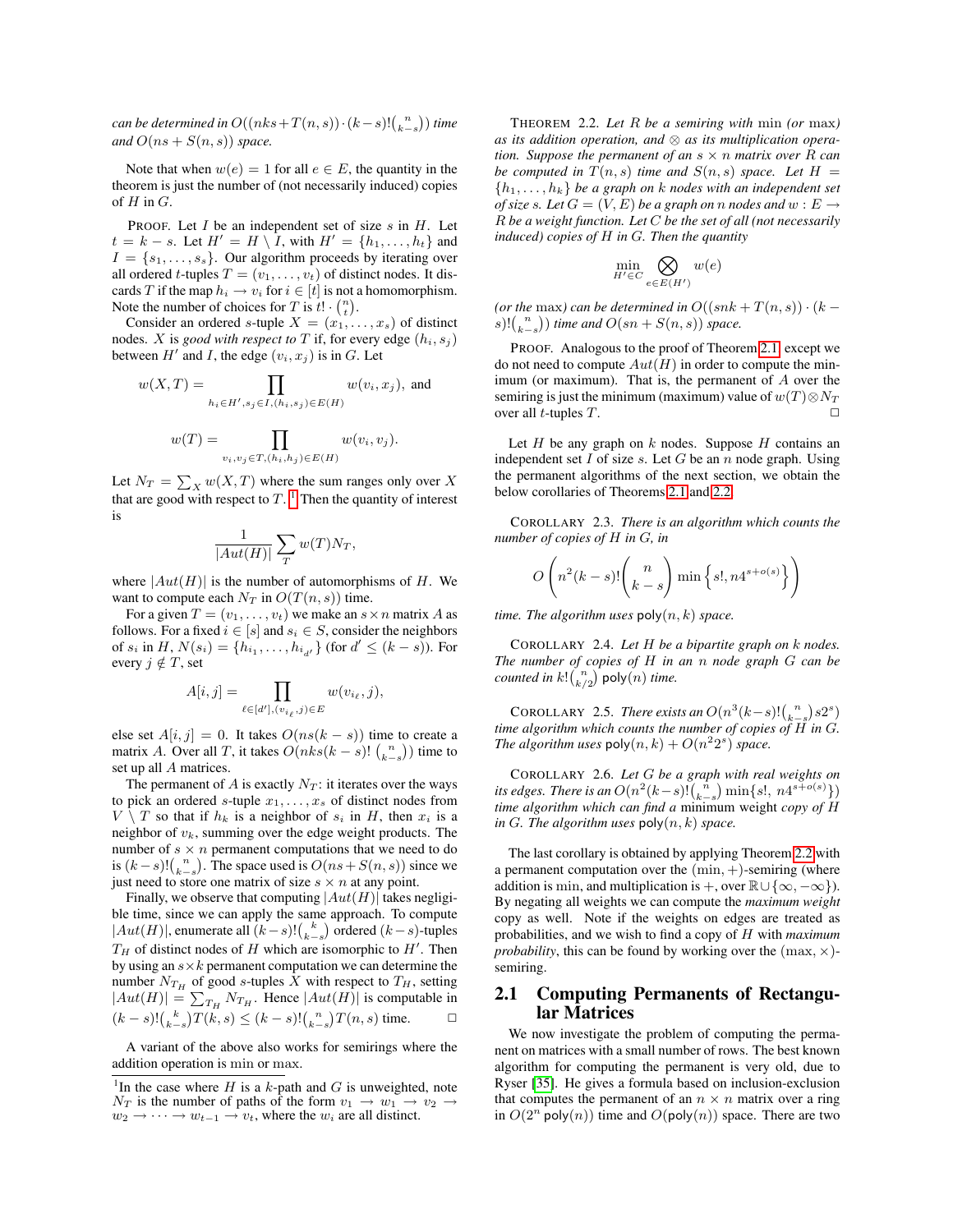downsides to his algorithm (other than its high running time). First, it cannot be feasibly applied to algebraic structures without subtraction, due to its use of the inclusion-exclusion principle.[2](#page-3-0) Secondly, when one tries to generalize the formula to  $k \times n$  matrices, one only obtains an  $O(\binom{n}{k}$  poly $(n)$ ) time algorithm (this is well-known folklore [\[30\]](#page-9-12)). Both of these prevent us from using Ryser's algorithm in the algorithms of the pre-vious section. Kawabata and Tarui [\[25\]](#page-9-13) have given a  $k \times n$ permanent algorithm over rings that runs in  $O(2^k n + 3^k)$  time and  $O(2<sup>k</sup>)$  space, by exploiting the Binet-Minc formula for the permanent [\[30\]](#page-9-12). In this section, we present new algorithms that work over commutative semirings and run in FPT time with respect to  $k$ .

Over the integers, the permanent of a  $k \times n$  Boolean matrix counts the number of matchings in a bipartite graph with one partition of size  $k$  and the other of size  $n$ . The more general  $#k$ -MATCHING problem is to count the number of matchings on  $k$  nodes in an  $n$  node graph. It is a major open problem in parameterized complexity to determine if  $#k$ -MATCHING is FPT or if it is  $W[1]$ -hard [\[18\]](#page-8-13). We do not resolve the complete problem here, but our results do show that for some bipartite graphs (with  $f(k)$  vertices in one partition, for some function  $f$ ) the problem is fixed-parameter tractable. Our results also imply a  $2^{k+o(k)} \binom{n}{k/2}$  poly $(n)$  time, polynomial space algorithm for  $#k$ -MATCHING.

THEOREM 2.7. *The permanent of a*  $k \times n$  *matrix* A *can be computed in*  $O(k! \cdot kn^2)$  *operations over any finite commutative semiring.*

Note that we count time in terms of the number of plus and times operations over the semiring along with other basic machine instructions, and we count space in terms of the total number of elements of the semiring that need to be stored at any given point in the computation.

PROOF. For a  $k \times n$  matrix A where  $k \leq n$ , we have

$$
perm(A) = \sum_{\substack{f:[k] \to [n] \\ f \text{ is } 1 \cdot 1}} \left( \prod_{i=1}^k A[i, f(i)] \right).
$$

Our permanent algorithm tries all possible permutations  $\pi$ :  $[k] \rightarrow [k]$  of the rows in A. Let  $A_{\pi}$  be the resulting matrix. A function f on [k] is *increasing* if  $f(i + 1) > f(i)$  for all  $i = 1, \ldots, k - 1$ . Given  $\pi$ , define

$$
perm^*(A) = \sum_{f \text{ is increasing}} \left( \prod_{i=1}^k A[i, f(i)] \right).
$$

Observe that

$$
perm(A) = \sum_{\pi} perm^*(A_{\pi}),
$$

since for any one-to-one f there is a unique permutation  $\pi$  on [k] such that  $f'$  with  $f'(i) = f(\pi(i))$  is increasing.

We now show how to compute each  $perm^*(A_\pi)$  efficiently. Make a layered DAG having  $k$  layers and at most  $n$  nodes per layer. We include a node labelled  $i$  in layer  $i$  if and only if  $A_{\pi}[i, j] \neq 0$ . Give the node labelled j in layer i a weight of  $A_{\pi}[i, j]$ . Now from layer i to layer  $i + 1$ , put arcs from all nodes labelled j to all nodes labelled j', for all  $j < j'$ .

Finally, we need to sum the weights of all  $k$ -paths in this DAG, where a path with node weights  $w_1, \ldots, w_k$  is said to have weight  $\prod_{i=1}^{k} w_i$ . Note this sum is precisely  $perm^*(A_\pi)$ . The idea is to process the nodes in topological order and do dynamic programming. At each node  $v$ , we maintain the weight  $W_i^v$  of all *i*-paths that end with v, for all  $i = 1, ..., k$ . Observe when  $\hat{v}$  has indegree 0, computing  $W_i^v$  is trivial. For an arbitrary node  $v$ , we may assume that we have already computed the  $W_i^{v'}$ 's, for all nodes v' with arcs to v. Let the nodes with arcs to v be  $v'_1, \ldots, v'_d$  and let  $w(v)$  be the weight of node v. Clearly,  $W_1^v = w(v)$ . For every  $i = 1, ..., k - 1$ , compute

$$
W_{i+1}^v = \left(\sum_{j=1}^d W_i^{v'_j}\right) \cdot w(v).
$$

When this process completes, we have the weights of all  $k$ paths that end in each node v. It follows that  $perm^*(A_\pi) =$  $\sum_{v} W_{k}^{v}$  $k \cdot$ 

We can improve the dependence on  $k$  by using recursion.

<span id="page-3-2"></span>THEOREM 2.8. *The permanent of a*  $k \times n$  *matrix can be computed in*  $O(4^{k+o(k)}n^3)$  *time and*  $O(kn^2)$  *space over any commutative semiring.*

PROOF. Let  $A$  be the matrix. The idea is to try all possible partitions of [k] into sets L and R of cardinality  $\lfloor k/2 \rfloor$  and  $\lceil k/2 \rceil$  respectively, performing a recursive call on an  $|L| \times n$ and an  $|R| \times n$  submatrix (one indexed by L, one indexed by R) which returns all the information we need to reconstruct the permanent. More precisely, let  $j_1 \leq j_2$  and define  $A_L^{j_1, j_2}$ to be the  $|L| \times |j_2 - j_1 + 1|$  submatrix of A with rows indexed by L and columns ranging from the  $j_1$ th column of A to the  $j_2$ th column of A. Note  $A = A_{[k]}^{1,n}$ . Let

$$
B_L^{j_1,j_2} = \sum_{\ell \in L} A[\ell, j_2] \cdot perm(A_{L \setminus \{\ell\}}^{j_1,j_2-1}), \text{ and}
$$
  

$$
C_L^{j_1,j_2} = \sum_{\ell \in L} A[\ell, j_1] \cdot perm(A_{L \setminus \{\ell\}}^{j_1+1,j_2}).
$$

The following identity is the key to the algorithm (the proof appears in the full version):

<span id="page-3-1"></span>CLAIM 2.9.

$$
perm(A) = \sum_{\substack{L \subseteq [k] \\ |L| = \lfloor k/2 \rfloor}} \sum_{1 \le j_2 < j_3 \le n} B_L^{1,j_2} \cdot C_{|k|-L}^{j_3,n}.
$$

We give a simple algorithm PERMANENT to recursively compute  $perm(A)$  using the claim. In particular, given a  $k \times n$ matrix A, the algorithm returns an  $n \times n$  matrix M where  $M[i, j] = perm(A_{[k]}^{i, j})$ . Hence  $M[1, n] = perm(A)$ .

The correctness of PERMANENT follows from Claim [2.9.](#page-3-1) A naive way to construct the  $M'$  of the algorithm requires  $\Theta(n^4)$  time. To implement it in  $O(n^3)$ , first compute for all  $i,j,\ell, N_L[i,\ell] = \sum_{x=i}^\ell B_L[i,x]$  and  $N_R[\ell,j] = C_R[\ell+1,j]$ whenever  $\ell < j$  and  $N_R[\ell, j] = 0$  otherwise. Via dynamic

<span id="page-3-0"></span> $2$ It is possible to apply the algorithm to structures like the  $(\min, +)$ -semiring by embedding that structure in the ring, but such embeddings require an exponential blowup in the representations of elements in the semiring, cf. Romani [\[34\]](#page-9-14), Yuval [\[43\]](#page-9-15).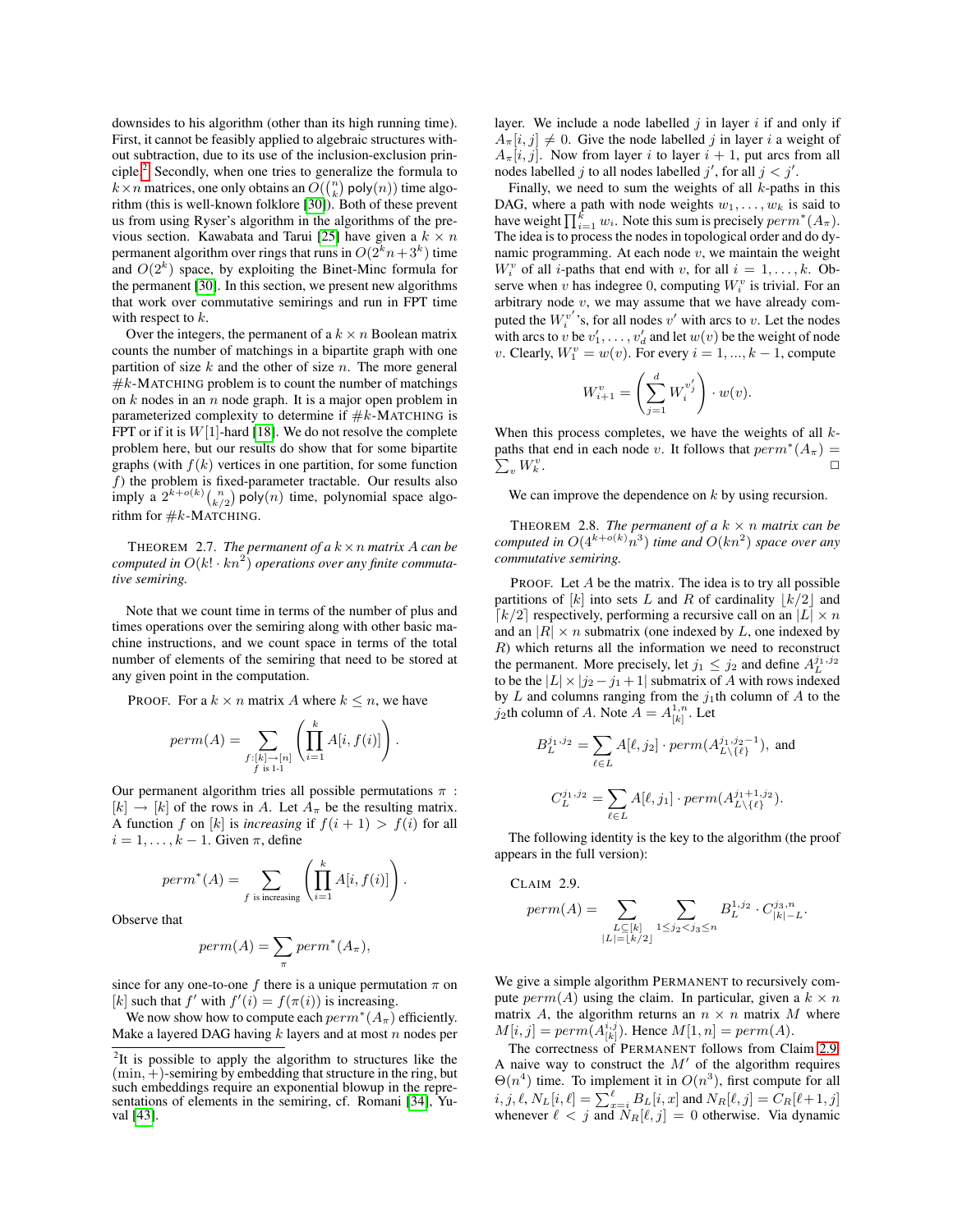PERMANENT(A):  
\nIf 
$$
k = 1
$$
 then  
\nReturn  $n \times n$  M with  $M[i, j] = \sum_{\ell : i \leq \ell \leq j} A[1, \ell]$   
\n $M :=$  the  $n \times n$  matrix of all zeroes  
\nFor all  $L \subseteq [k]$  with  $|L| = \lfloor k/2 \rfloor$ ,  
\nLet  $B_L$  and  $C_L$  be initially all zero  
\nFor all  $\ell \in L$ :  
\nLet  $M_{L-\{\ell\}} :=$  PERMANENT $(A_{L-\{\ell\}}^{1,n})$ .  
\nFor all  $i, j_2$ :  
\nadd  $A[\ell, j_2] \cdot M_{L-\{\ell\}}[i, j_2 - 1]$  to  $B_L[i, j_2]$ .  
\nFor all  $\ell' \in [k] - L$ :  
\nLet  $M_{[k]-L-\{\ell'\}} :=$  PERMANENT $(A_{[k]}^{1,n} - L_{\{\ell'\}})$ .  
\nFor all  $j_3, j$ :  
\nadd  $A[\ell', j_3] \cdot M_{[k]-L-\{\ell'\}}[j_3 + 1, j]$  to  $C_L[j_3, j]$ .  
\nDefine  $M'$  by  
\n $M'[i, j] = \sum_{j_2, j_3 : i \leq j_2 < j_3 \leq j} B_L[i, j_2] \cdot C_L[j_3, j]$   
\n $M := M + M'$ .  
\nReturn M.

programming, building up  $N_R$  and  $N_L$  takes only  $O(n^2)$  operations. We claim that  $M = N_L \cdot N_R$  where the matrix product is over the semiring. Indeed, for all  $i, j$  we have

$$
\sum_{\ell} N_L[i, \ell] \cdot N_R[\ell, j] \n= \sum_{\ell: \ i \leq \ell \leq j} (B_L[i, i] + \dots + B_L[i, \ell]) \cdot C_R[\ell + 1, j] \n= \sum_{\ell_1, \ell_2: i \leq \ell_1 < \ell_2 \leq j} B_L[i, \ell_1] \cdot C_R[\ell_2, j] = M'[i, j].
$$

The runtime recurrence is

$$
T(k) \leq k \binom{k}{\lceil k/2 \rceil} \left( T(k/2) + O(n^3) \right),
$$

yielding  $T(k) \leq O(k^{\log k} 4^k n^3)$ . The space bound holds, since only  $O(n^2)$  semiring elements are stored in each recursive call.  $\Box$ 

We remark that Gurevich and Shelah [\[23\]](#page-9-16) gave a  $4^n$  poly $(n)$ algorithm for solving TSP, by trying all partitions of the vertices into two halves and recursing. In retrospect, the above approach is similar in spirit.

Finally, we can obtain a faster permanent algorithm over rings. While it also uses exponential space, it still exponentially improves on Kawabata and Tarui's algorithm [\[25\]](#page-9-13). We require a lemma which is a simple extension of the fast subset convolution of Bjorklund et al. [\[9\]](#page-8-14).

<span id="page-4-0"></span>LEMMA 2.10. *Let* N *be a positive integer and* R *be a ring.* Let f be a function from the subsets of  $[N]$  of size  $|K/2|$  to R *and let g be a function from the subsets of*  $[N]$  *of size*  $\lceil K/2 \rceil$  *to* R*. Suppose we are given oracle access to* f *and* g*. Consider* h *which is a function on the subsets of* [N] *of size* K *to* R *and is defined as follows:*

$$
h(S) = \sum_{L\colon |L| = \lfloor K/2 \rfloor} f(L) \cdot g(S - L).
$$

*Then one can compute*  $h(S)$  *for all*  $S \subset [N], |S| = K$  *in overall*  $O(K2^N)$  *time.* 

THEOREM 2.11. *The permanent of a*  $k \times n$  *matrix over any ring can be computed in*  $O(kn^32^k)$  *time and*  $O(n^22^k)$  *space.* 

PROOF. We use the formula from Claim [2.9](#page-3-1) from the proof of Theorem [2.8.](#page-3-2)

Suppose that  $perm(A_T^{j_1,j_2})$  is known for all  $j_1, j_2 \in [n]$ and all sets T of size  $\lfloor k/2^i \rfloor - 1$ ,  $\lfloor k/2^i \rfloor - 2$ ,  $\lfloor k/2^i \rfloor - 3$ . Then for all sets L of size  $\bar{k}/2^i$ ,  $\bar{k}/2^i$  – 1,  $\bar{k}/2^i$  – 2,  $B_L^{j_1,j_2}$ and  $C_L^{j_1,j_2}$  can be computed in  $O(kn^22^k/2^i)$  time. Consider  $A_S^{j_1,j_2}$  for  $S$  of size  $\lfloor k/2^{i-1} \rfloor -1, \lfloor k/2^{i-1} \rfloor -2, \lfloor k/2^{i-1} \rfloor -3.$ From Claim [2.9](#page-3-1) we have:

$$
perm(A_S^{j_1,j_2}) = \sum_{\substack{L \subseteq S \\ |L| = |S|/2}} \sum_{j_1 \le p_2 < p_3 \le j_2} B_L^{j_1,p_2} \cdot C_{S-L}^{p_3,j_2}.
$$

The size  $\lfloor |S|/2 \rfloor$  is  $\lfloor k/2^i \rfloor$ ,  $\lfloor k/2^i \rfloor - 1$ , or  $\lfloor k/2^i \rfloor - 2$ , and  $\lceil |S|/2 \rceil$  is  $\lfloor k/2^i \rfloor$  or  $\lfloor k/2^i \rfloor - 1$ . The values for  $B_L^{j_1, p_2}$  and  $C_L^{p_3,j_2}$  for L of such sizes have been computed and stored. By computing  $N_L$  and  $N_R$  as in the previous theorem, and swapping the order of the sums in the resulting expression, we can use the fast subset convolution of Lemma [2.10](#page-4-0) to compute  $perm(A_S^{j_1,j_2})$  in  $O(n^3k2^k/2^i)$  time, for all S of size  $\lfloor k/2^{i-1} \rfloor - 1, \lfloor k/2^{i-1} \rfloor - 2, \text{or } \lfloor k/2^{i-1} \rfloor - 3, \text{ and } j_1, j_2 \in [n].$ 

Therefore computing  $perm(A)$  takes  $O(\sum_{i=0}^{\log k} k n^3 2^{k-i})$  $= O(kn^3 2^k)$  time. The space usage is  $O(n^2 2^k)$  since at each stage we need to store  $O(n^2 2^k)$  values.

## 3. COUNTING WEIGHTED PATTERNS

In the following, we assume  $k = |H|$  is divisible by 3. However our results trivially extend to all  $k$ , with possibly an extra factor of n or  $n^2$  in the running time. The weight of a subgraph is defined to be the sum of its node (or edge) weights. A graph has K*-weight* if its weight is K.

The algorithms in the previous section can find a maximum (or minimum) weight  $H$ -subgraph in a given  $G$ . They can be extended to *count* maximum weight subgraphs if the weights in G are bounded. However, it is unclear how to extend the results of the previous section for counting general weighted subgraphs H.

There has been a lot of recent work in finding weighted Hsubgraphs in node-weighted graphs ([\[40,](#page-9-5) [41,](#page-9-17) [16\]](#page-8-8)). There are several versions of the problem: (1) find a maximum (or minimum) weight  $H$ -subgraph, (2) find an  $H$ -subgraph of weight at least K for a given K, and (3) find a K-weight H-subgraph for a given weight  $K$ . The idea which has been used in attacking all three versions of the problem is that each version can be reduced to finding a weighted (maximum, at least  $K$ , or  $K$ weight) *triangle* in a larger node-weighted graph. If such a triangle can be found in  $T(n)$  time and  $S(n)$  space in an n node graph, then the corresponding weighted  $H$ -subgraph problem can be solved in  $O(k^2T(n^{k/3}))$  time and  $O(S(n^{k/3}))$  space. The same reduction works for counting  $H$ -subgraphs: if the weighted triangles in an *n* node graph can be counted in  $T(n)$ time and  $S(n)$  space, then the weighted H-subgraphs can be counted in  $O(k^2T(n^{k/3}))$  time and  $O(S(n^{k/3}))$  space. Here we take a similar approach, and study the corresponding triangle problems.

In previous work [\[40\]](#page-9-5) we showed that the triangles of weight at least  $K$  in a node-weighted graph on  $n$  nodes can be counted in  $O(n^{\frac{3+\omega}{2}})$  time. The same approach yielded an  $O(n^{\frac{3+\omega}{2}})$ runtime for counting  $K$ -weight triangles. By binary searching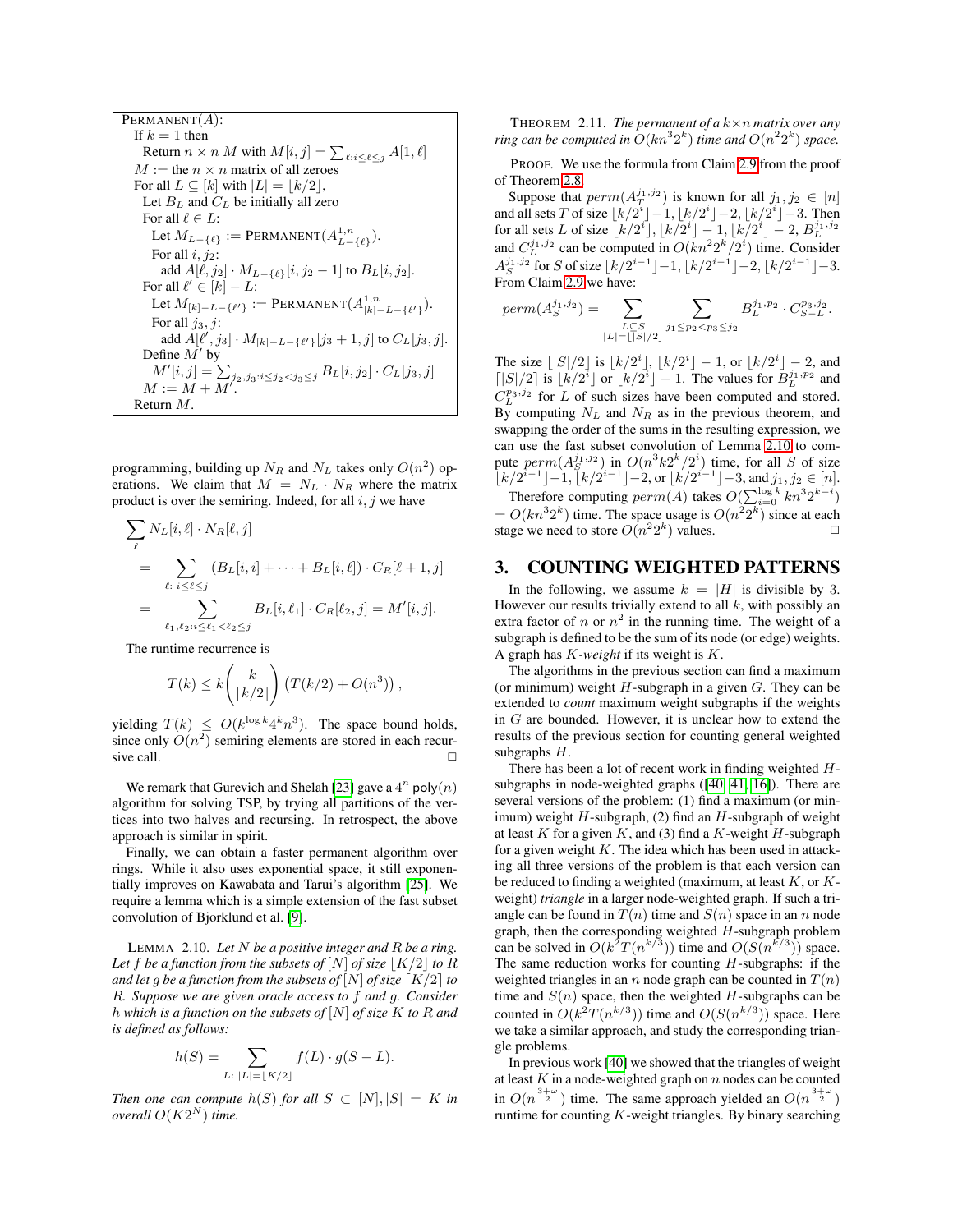on  $K$ , this gave a way to count the maximum weight triangles in a node-weighted graph in  $\tilde{O}(n^{\frac{3+\omega}{2}})$  time. This in turn implied an  $O(n^{0.896k})$  running time for counting weighted H-subgraphs (for any of the three versions of the problem), and constituted the first nontrivial improvement over the brute force  $O(n^k)$  runtime.

Czumaj and Lingas [\[16\]](#page-8-8) used an interesting technique to show that a maximum weight triangle can be found in  $O(n^{\omega} +$  $n^{2+\epsilon}$ ) time for all  $\epsilon > 0$ . Their method is based on a combinatorial lemma which bounds the number of triples in a set where no triple strictly dominates another.

LEMMA 3.1 (CZUMAJ AND LINGAS [\[16\]](#page-8-8)). *Let* U *be a* subset of  $\{1,\ldots,n\}^3$ . If there is no pair of points  $(u_1, u_2, u_3)$ ,  $(v_1, v_2, v_3) \in U$  *such that*  $u_j > v_j$  *for all*  $j = 1, 2, 3$ *, then*  $|U| \leq 3n^2$ .

We show that Lemma [3.1](#page-5-0) can be used to solve all three versions of the weighted triangle problem in node-weighted graphs. Furthermore, it can be used to *count* node-weighted triangles in  $O(n^{\omega})$  time, improving on the  $O(n^{\frac{3+\omega}{2}})$  time solution. The new algorithm immediately implies an  $O(n^{\omega k/3})$ running time for counting weighted subgraph patterns in a node-weighted graph. We prove the result for counting exact node-weighted triangles. Counting maximum weight triangles or triangles of weight at least  $K$  can be done similarly, hence we omit those algorithms.

<span id="page-5-1"></span>THEOREM 3.2. Let  $G = (V, E)$  be a given *n* node graph with weight function  $w: V \to \mathbb{R}$ . Let  $K \in \mathbb{R}$  be given. Then in  $n^2 \cdot 2^{O(\sqrt{\log n})} + O(n^\omega)$  time one can compute for ev*ery pair of vertices* i, j *the number of* K*-weight triangles that include the edge*  $(i, j)$ *. Furthermore, for every*  $(i, j)$  *in a Kweight triangle, the algorithm can find a witness node* k *such that* i, j, k *form a* K*-weight triangle. The witness computation incurs only a polylogarithmic factor in the runtime.*

PROOF. Create a global  $n \times n$  output matrix D that is initially zero. After the completion of the algorithm,  $D[i, j]$  will contain the number of  $K$ -weight triangles that include  $i$  and  $j$ .

Sort the vertices in nondecreasing order of their weights in  $O(n \log n)$  time. We build three identical sorted lists  $A, B, C$ of the  $n$  nodes. Our algorithm counts all triangles with a single node in each of A, B, and C.

The algorithm is recursive, and its input is three sorted lists of nodes  $A, B, C$  each having at most N nodes. The algorithm does not return information, but rather adds numbers to D when the recursion bottoms out.

Let c be a parameter. Partition  $A$ ,  $B$  and  $C$  into c sorted sublists  $\{A_1, \ldots, A_c\}, \{B_1, \ldots, B_c\}, \{C_1, \ldots, C_c\}$  of at most  $\lceil N/c \rceil$  nodes each. In particular, the partition splits the sorted lists into c sorted sublists; for example, if  $A = (a_1, \ldots, a_N)$ then  $A_{i+1} = (a_{i\lceil N/c \rceil+1}, \ldots, a_{(i+1)\lceil N/c \rceil})$  for  $i+1 < c$ . Each new sublist is now associated with the interval of weights between the smallest and largest weights of its nodes.

Consider all  $c^3$  triples  $(A_i, B_j, C_k)$ . Let  $[a_i, a'_i]$ ,  $[b_j, b'_j]$ and  $[c_k, c'_k]$  be the weight intervals for  $A_i$ ,  $B_j$ , and  $C_k$ , respectively.

**Case 1:**  $a_i = a'_i$ ,  $b_j = b'_j$ , or  $c_k = c'_k$ . If  $b_j = b'_j$ , then create two matrices  $X$  and  $Y$ , defined as:

$$
X[p,q] = \begin{cases} 1 & \text{if } (A_i[p], B_j[q]) \in E, \\ 0 & \text{otherwise,} \end{cases} \text{ and}
$$

$$
Y[q,r] = \begin{cases} 1 & \text{if } (B_j[q], C_k[r]) \in E, \\ 0 & \text{otherwise.} \end{cases}
$$

Multiply X and Y. For all p, q with  $w(A_i[p])+w(C_k[q]) =$  $K-b_i$  and  $(A_i[p], C_k[q]) \in E$ ,  $(XY)[p, q]$  gives the number of nodes in  $B_j$  which form a K-weight triangle with  $A_i[p]$  and  $C_k[q]$ . Add  $(XY)[p, q]$  to  $D[A_i[p], C_k[q]]$ .

<span id="page-5-0"></span>The cases  $a_i = a'_i$  and  $c_k = c'_k$  are symmetric. WLOG assume  $a_i = a'_i$ . Then create two matrices X and Y as follows:

$$
X[p,q] = \begin{cases} 1 & \text{if } (A_i[p], B_j[q]) \in E \\ 0 & \text{otherwise.} \end{cases}
$$

$$
Y[q,r] = \begin{cases} 1 & \text{if } (B_j[q], C_k[r]) \in E \text{ and} \\ w(B_j[q]) + w(C_k[r]) = K - a_i, \\ 0 & \text{otherwise.} \end{cases}
$$

Multiply X and Y. For every p, q with  $(A_i[p], C_k[q]) \in E$ ,  $(XY)[p, q]$  gives the number of nodes in  $B_j$  which form a K-weight triangle with  $A_i[p]$  and  $C_k[q]$ . Add  $(XY)[p, q]$  to  $D[A_i[p], C_k[q]].$ 

In both cases above, one can find witnesses and incur only a polylogarithmic factor by using the Boolean matrix product witness algorithm of Alon et al. [\[3\]](#page-8-15).

**Case 2:**  $a_i < a'_i$ ,  $b_j < b'_j$ , and  $c_k < c'_k$ . Recurse on all triples  $(A_i, B_j, C_k)$  with intervals  $[a_i, a'_i], [b_j, b'_j], [c_k, c'_k]$  satisfying  $a_i + b_j + c_k \leq K \leq a'_i + b'_j + c'_k.$ 

Note we can disregard all other triples of nodes, as they could  
not certain. 
$$
K
$$
 weighted triangle with a real line of  $A$ ,  $B$ 

not contain a K-weight triangle with a node in each of  $A_i$ ,  $B_j$ , and  $C_k$ . This concludes the algorithm.

Observe that we only add to  $D$  when the recursion bottoms out, and at least one sublist has the same weight on all of its nodes. Because of the partitioning, we never overcount, and every triangle of weight  $K$  is counted exactly once.

We claim that the number of recursive calls in the algorithm is at most  $6c^2$ . There are two types of triples that the algorithm recurses on: those with  $a_i + b_j + c_k \le K < a'_i + b'_j + c'_k$ <br>(type 1) and those with  $a_i + b_j + c_k < K \le a'_i + b'_j + c'_k$ (type 2). Let  $T_1$  and  $T_2$  be the sets of type 1 and type 2 triples respectively. We show that  $|T_i| \leq 3c^2$  for  $i = 1, 2$ .

Each triple in  $T_1$  is uniquely determined by the three *left* endpoints of its weight intervals,  $(a_i, b_j, c_k)$ . This follows since  $a_i < a'_i$ ,  $b_j < b'_j$  and  $c_j < c'_j$ . Similarly, each triple in T<sup>2</sup> is uniquely determined by the three *right* endpoints of its weight intervals,  $(a'_i, b'_j, c'_k)$ .

To prove that  $|T_1| \leq 3c^2$ , let  $(A_i, B_j, C_k) \in T_1$  and consider any  $(A_\ell, B_p, C_q)$  with  $a_i < a_\ell, b_j < b_p$  and  $c_k < c_q$ . Because of the way we partitioned  $A, B, C$ , we must have  $a'_i \le a_\ell, b'_j \le b_p$  and  $c'_k \le c_q$ . Hence

$$
a_i + b_j + c_k \le K < a'_i + b'_j + c'_k \le a_\ell + b_p + c_q,
$$

and therefore  $(A_{\ell}, B_p, C_q) \notin T_1$ . That is, no triple in  $T_1$  is strictly dominated by another one. By Lemma [3.1](#page-5-0) there are at most  $3c^2$  triples in  $T_1$ . The argument for  $T_2$  is symmetric.

The time recurrence has the form:

$$
T(n) \le 6c^2 T(n/c) + dc^3(n/c)^{\omega},
$$

for a constant  $d$ . By a technical analysis (the proof is in the full version), c can be chosen (depending on  $\omega$ ) so that the recurrence solves to  $T(n) \le O(n^{\omega}) + n^2 2^{O(\sqrt{\log n})}$  $\Box$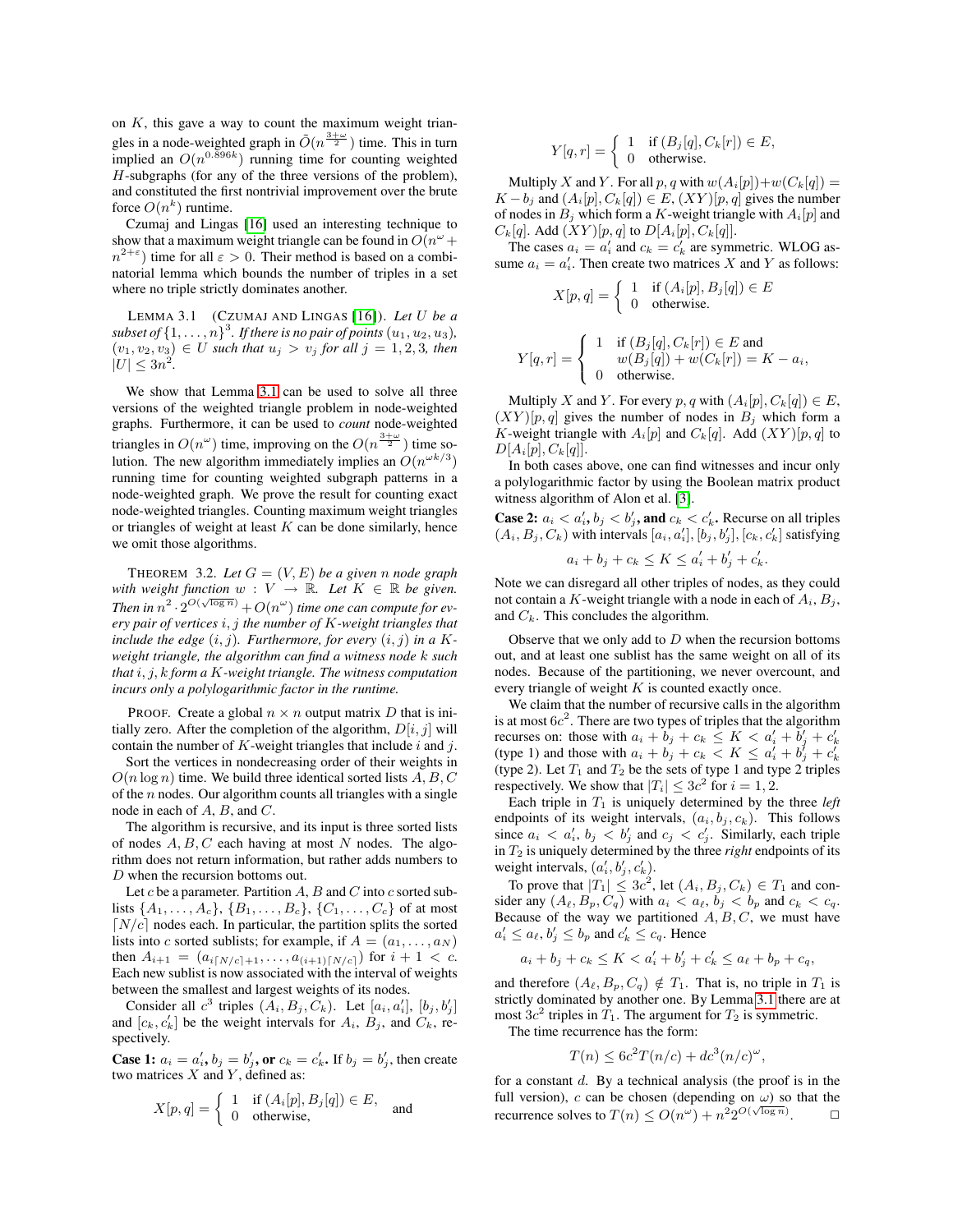Theorem [3.2](#page-5-1) can be viewed as an efficient reduction from counting node-weighted triangles to counting unweighted triangles. However the reduction does not preserve the sparsity of the original graph, and hence a very good algorithm for counting/finding triangles in a sparse unweighted graph does not necessarily imply an algorithm with a comparable running time<sup>[3](#page-6-0)</sup>. Furthermore, because of the sorting, the method used in Theorem [3.2](#page-5-1) would require *linear* space to solve weighted triangle problems in truly subcubic time, even if triangle finding can be done in  $n^{o(1)}$  space and  $O(n^{3-\epsilon})$  time. This means that the reduction from counting or finding weighted  $H$ -subgraphs to counting or finding triangles would require  $n^{\Omega(k)}$  space. To resolve these issues, we give a completely different construction which reduces the problem of finding a weighted triangle to a small number of instances of finding unweighted triangles in graphs with the same number of nodes and edges.

We first observe that all versions of the weighted triangle existence problems can be reduced to the K-weight (exact weight) case with a poly( $log W$ ) runtime overhead, where W is the maximum weight in the graph. Hence we can concentrate on the exact weight case. The proof of Theorem [3.3](#page-6-1) is in the full version of the paper.

<span id="page-6-1"></span>THEOREM 3.3. Suppose there is a  $T(m, n, W)$  time and S(m, n, W) *space algorithm which determines if there is a triangle of weight* 0*, in an node or edge weighted graph on* n *nodes and* m *edges with maximum weight* W*. Then given an* n *node* m *edge graph with node or edge weights at most* W*, there are* O(S(m, n, W)) *space algorithms for finding a triangle of weight at least* K *(for any* K*) and for finding a maximum weight triangle, with time*  $O(T(m, n, W) \log W)$ *and*  $O(T(m, n, W) \log^2 W)$ *, respectively.* 

Our goal is to prove the theorem:

THEOREM 3.4. *Suppose there is a*  $T(m, n)$  *time,*  $S(m, n)$ *space algorithm which finds a triangle in an* n*-node,* m*-edge* √ graph. Then there is a  $T(m, n) \cdot 2^{O(\sqrt{\log W})}$  time,  $O(S(m, n))$ *space algorithm which finds a* K*-weight triangle (for any* K*) in an* n *node* m *edge graph with node weights in* [1, W]*.*

Our method relies on the existence of a good 3 party communication protocol for Exactly- $W$ . Exactly- $W$  is the multiparty communication problem where  $w \in [W]$  is known to all parties, the *i*th party has an integer  $n_i \in [1, W]$  on its forehead, and all wish to determine if  $\sum_i n_i = w$ . This problem was defined by Chandra, Furst, and Lipton [\[11\]](#page-8-16). They showed that Exactly-W has three-party communication complexity  $O(\sqrt{\log W})$ , but they did not give an effectively computable version of their protocol. In the full version of the paper, we show how to modify the protocol to run in polynomial time, with  $O(\log W)$  public bits of randomness and  $O(1)$ communication. Although the number of random bits is large, fortunately the error probability is good enough that we can apply this protocol to obtain a fast exact triangle algorithm. A crucial aspect of the protocol is that it does not have false positives: if the sum is not  $w$  then it always rejects.

<span id="page-6-3"></span>THEOREM 3.5. *Exactly-*W *has a simultaneous randomized three-party protocol with* O(1) *communication complexity, where each party runs a* poly(log W) *time algorithm and*

*has access to* 2 log W *public random bits. In particular, consider an instance*  $(w_1, w_2, w_3) \in [W]$  *of Exactly-W for three parties.* If  $w_1 + w_2 + w_3 = w$  *then the protocol* accepts *with probability at least*  $1/2^{\Omega(\sqrt{\log W})}$ , and if  $w_1 + w_2 + w_3 \neq w$ *then the protocol always* rejects*.*

**Proof of Theorem [3.4.](#page-6-2)** Let  $G = (V, E)$  be a given graph. Let  $V = \{v_1, \ldots, v_n\}$  and let G have weights  $w: V \to$  $\{1, \ldots, W\}$ . We run the following algorithm an expected  $2^{O(\sqrt{\log W})}$  number of times. Pick  $2 \log W$  bits at random. Let  $B = O(1)$  be the communication complexity of the simultaneous protocol in Theorem [3.5.](#page-6-3) The algorithm cycles over every possible sequence  $b_1, b_2, b_3$ , where  $b_j \in \{0, 1\}^*$ and  $|b_j| \leq B$  for  $j \in \{1, 2, 3\}$ . These sequences represent all possible simultaneous communications that could take place. Note the number of sequences is  $O(1)$ .

Given a possible communication sequence S, we *implicitly* construct a graph  $G'_S$  on  $3n$  nodes.  $G'_S$  is tripartite with vertex partitions  $V^1 = \{v_1^1, \ldots, v_n^1\}, V^2 = \{v_1^2, \ldots, v_n^2\}, V^3 =$  $\{v_1^3, \ldots, v_n^3\}$ . For  $i \in \{1, 2, 3\}$  and  $k, \ell \in [n]$ , there is an edge between  $v_k^i$  and  $v_\ell^{i+1}$  (the indexing is done mod 3) iff (1)  $(v_k, v_\ell) \in E$  and (2) the *i*th party accepts while holding  $w(v_k)$  and  $w(v_\ell)$  and viewing communication sequence S.

If one finds a triangle in  $G'_{S}$  then the corresponding triangle in  $G$  has weight  $K$ , by the correctness of the protocol. If there is a K-weight triangle in  $G$ , then with constant nonzero probability there is a triangle in  $G'_S$  for some S, after  $2^{O(\sqrt{\log W})}$ runs of the algorithm. We do not need to construct any of the graphs  $G'_{S}$ , rather every time we need to check whether an edge  $(v_j^i, v_k^{i+1})$  is in  $G_S^i$ , we run the protocol of Theorem [3.5](#page-6-3) for party i in poly(log W) time, making sure it matches  $S$ .  $\Box$ 

# <span id="page-6-2"></span>4. HARDNESS FOR EDGE WEIGHTED SUBGRAPHS

The methods for finding weighted triangles described in the previous section still fail in the edge weighted case. No truly subcubic algorithms are known for finding a (maximum / at least K / K-weight) triangle in an *edge-weighted* graph. Finding a maximum weight triangle in truly subcubic time has received recent attention (e.g. [\[41\]](#page-9-17)) due to its connection to all pairs shortest paths (APSP): the distance product (a.k.a.  $(min, +)$ -product) of two matrices can be used to find for every pair of nodes the minimum weight of a triangle going through them. Understanding the hardness of finding edgeweighted triangles could explain why it seems so difficult to obtain an  $O(n^{3-\epsilon})$  algorithm for APSP in *n* node graphs. In this section we relate the edge-weighted triangles to 3SUM and the multivariate quadratic equations problem. We say that a triangle in an edge-weighted graph has  $K$ -edge-weight if the sum of its edge weights is  $K$ .

## 4.1 3SUM

First we show a connection between finding  $K$ -edge-weight triangles and the 3SUM problem, which is widely believed to have no truly subquadratic algorithm (cf. [\[21\]](#page-9-18)). In particular, if the K-edge-weight triangle problem can be solved in  $O(n^{2.5-\epsilon})$  time then 3SUM is solvable in  $O(n^{2-\epsilon'})$  time. (Recall that in the *node-weighted* case of the previous section, we obtained an  $O(n^{\omega})$  solution.) Therefore if one can use an algorithm for the distance product to find an exact edge

<span id="page-6-0"></span><sup>&</sup>lt;sup>3</sup>We note that an  $O(m^{1.41})$  runtime for counting weighted triangles is possible using the high degree/low degree method of Alon, Yuster, and Zwick [\[5\]](#page-8-11).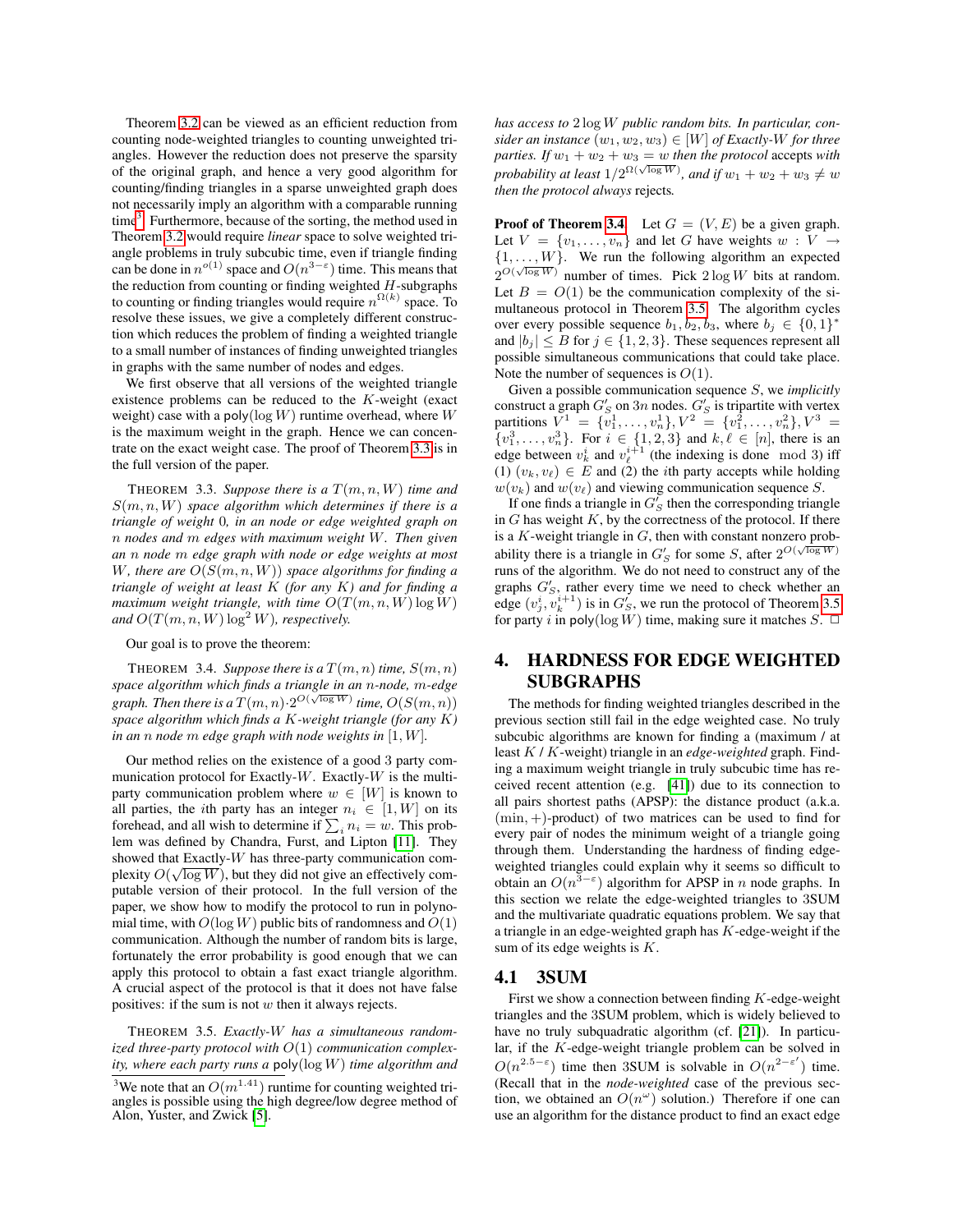weighted triangle in the same time, then APSP requires essentially  $\Omega(n^{2.5})$ , unless 3SUM can be solved in subquadratic time.<sup>[4](#page-7-0)</sup> Such a conclusion would be intriguing, especially since the decision tree complexity of APSP is  $O(n^{2.5})$  ([\[20\]](#page-9-19)).

THEOREM 4.1. *If for some*  $\varepsilon > 0$  *there is an*  $O(n^{2.5-\varepsilon})$ *algorithm for finding a* 0*-edge-weight triangle in an* n *node graph, then there exists a randomized algorithm which solves*  $3SUM$  on  $n$  numbers in expected  $O(n^{\frac{8}{5}} + n^{2-\frac{4}{5}\varepsilon})$  time.

PROOF. Suppose we are given an instance  $(A, B, C)$  of 3SUM so that  $A$ ,  $B$  and  $C$  are sets of  $n$  integers each. We first use a hashing scheme given by Dietzfelbinger [\[17\]](#page-8-17) and used by Baran, Demaine and Patrascu [\[7\]](#page-8-9) which maps each distinct integer independently to one of  $n/m$  buckets where m is a parameter we will choose later <sup>[5](#page-7-1)</sup>. For each  $i \in [n/m]$ , let  $A_i, B_i$ , and  $C_i$  be the sets containing the elements hashed to bucket i. The hashing scheme has two nice properties:

- 1. for every pair of buckets  $A_i$  and  $B_j$  there are two buckets  $C_{k_{ij0}}$  and  $C_{k_{ij1}}$  (which can be located in  $O(1)$  time given  $i, j$ ) such that if  $a \in A_i$  and  $b \in B_j$ , then if  $a + b \in C$  then  $a + b$  is in either  $C_{k_{ij0}}$  or  $C_{k_{ij1}}$ ,
- 2. the number of elements which are mapped to buckets with at least 3m elements is  $O(n/m)$  in expectation.

After the hashing we process all elements that get mapped to large buckets (size > 3*m*). Suppose  $a \in A$  is such an element (WLOG it is in  $A$ ). Then go through all elements  $b$  of  $B$  and check whether  $a + b \in C$ . This takes  $O(n^2/m)$  time overall in expectation.

Now the buckets  $A_i, B_i, C_i$  for all  $i \in [n/m]$  contain  $O(m)$ elements each. For each set  $S \in \{A_i, B_i, C_i\}_{i \in [n/m]}$  we pick an arbitrary ordering of the elements and then denote by  $S[k]$ the kth element in S.

For every  $c \in [2m]$  we will create an instance of 0-edgeweight triangle as follows. For every  $i \in [n/m]$ , create nodes  $x_i$  and  $y_j$ . For every  $r \in [m]$  and  $s \in [m]$  create a node  $z_{st}$ . Add an edge  $(x_i, z_{st})$  for every i, s, t with weight  $A_i[s]$ . Add an edge  $(z_{st}, y_i)$  for every j, s, t with weight  $B_i[t]$ . For every *i*, *j* add an edge  $(x_i, y_j)$  with weight  $C_{k_{ij0}}[c]$  if  $c \leq m$  and  $C_{k_{ij1}}[c-m]$  if  $c>m$ .

If in any one of the  $2m$  instances there is a triangle of edge weight 0, then this triangle has the form  $x_i$ ,  $z_{st}$ ,  $y_j$  and hence  $A_i[s], B_j[t], C_{k_{ij}}[c]$  for some c is a solution to the 3SUM instance. Suppose on the other hand that there is a solution  $a, b, d$  of the 3SUM instance. Either we found this solution during the reduction to 0-edge-weight triangle, or  $a = A_i[k]$ ,  $b = B_j[\ell]$  and  $d = C_{k_{ijb}}[p]$ , for  $b \in \{0,1\}$ ,  $k, \ell, p \in$  $\{1, \ldots, m\}$ , and  $i, j \in \{1, \ldots, n/m\}$ . Then consider instance  $c = bm+p$ . The triangle  $x_i, y_j, z_{k\ell}$  has weight  $A_i[k]+$  $B_j[\ell] + C_{k_{ijk}}[p] = a + b + d.$ 

Each graph has  $n/m + m^2$  nodes and can be constructed in  $O(n^2/m^2 + m^4)$  time. The entire reduction takes  $O(n^2/m +$  $m<sup>4</sup>$ ) expected time. By setting  $m = \Theta(n^{1/3})$  we obtain

 $O(n^{1/3})$  instances of 0-edge-weight triangle, each on  $O(n^{2/3})$ nodes. Hence if a 0-edge-weight triangle in an N node graph can be found in  $O(N^{2.5-\epsilon})$  time, then 3SUM is in  $O(n^{5/3} + \epsilon)$  $n^{\frac{1}{3} + \frac{(2.5 - \varepsilon)2}{3}}$ ) =  $O(n^{5/3} + n^{2-\varepsilon \frac{2}{3}})$  time.

We note that the reduction can be improved slightly by instead of creating  $n^{1/3}$  instances of size  $n^{2/3}$  we create one instance of size  $n^{4/5}$ . Then an  $O(n^{2.5-\epsilon})$  algorithm for 0-edgeweight triangle would imply an  $O(n^{8/5} + n^{2 - \frac{4}{5}\epsilon})$  algorithm weight thange would linply an  $O(n^2 + n^2)$  algorithm<br>for 3SUM. To do this, for each i and j create  $2\sqrt{m}$  copies  $x_{ic}$ and  $y_{j}$  (for  $c = 1, ..., 2\sqrt{m}$ ) of the original nodes  $x_i$  and  $y_j$ . For each c and each node  $z_{st}$  the weight of edge  $(x_{ic}, z_{st})$  is  $A_i[s]$  and that of edge  $(y_{ic}, z_{st})$  is  $B_i[t]$ . Now there are 4m instances  $(x_{ic}, y_{ic})$  of the original edge  $(x_i, y_j)$  and we can place the 2m numbers of  $C_{k_{ij0}}\cup C_{k_{ij1}}$  on these edges so that each number appears at least once. Now we have one instance each humber appears at least once. Now we have one instance<br>on  $O(n/\sqrt{m} + m^2)$  nodes created in  $O(n^2/m + m^4)$  time. By setting  $m = n^{2/5}$  we obtain the result.  $\Box$ 

## 4.2 Multivariate Quadratic Equations

Finally, we show that faster algorithms for finding edgeweighted triangles would also imply faster algorithms for NPhard problems. In particular, a better algorithm for exact edgeweighted triangle over finite fields could be used to solve MUL-TIVARIATE QUADRATIC EQUATIONS (abbreviated as MQS) faster than exhaustive search. An instance of MQS consists of a set of  $m$  equations over  $n$  variables that take values from a finite field  $F$ , where each equation is of the form

$$
p(x_1,\ldots,x_n)=0
$$

for a degree-two polynomial  $p$ . The task is to find an assignment  $(x_1, \ldots, x_n) \in F^n$  that satisfies all equations.

Several very important cryptosystems have been designed under the assumption that MQS is intractable even in the average case (e.g. [\[28,](#page-9-20) [32\]](#page-9-21)). A faster algorithm for MQS would help attack these.

To our knowledge, there are no known algorithms for MQS that improve significantly on exhaustive search in the worst case, though some practical algorithms suggest that MQS may have such an algorithm [\[26,](#page-9-22) [15\]](#page-8-18). We show that an better worstcase algorithm for MQS *does* exist, if edge-weighted triangle (or even k-clique) can be solved faster. More precisely, in the  $F$ -WEIGHT  $k$ -CLIQUE problem, we are given an edgeweighted undirected graph with weights drawn from a finite field F of  $2^{\Theta(b)}$  elements, and are asked if there is a k-clique whose total sum of edge weights is zero over  $F$ . We consider the hypothesis that this problem can be solved faster than brute-force search. Observe the trivial algorithm can be implemented to run in  $O(b \cdot n^k)$  time.

<span id="page-7-2"></span>HYPOTHESIS 4.2. *There is a*  $\delta \in (0,1)$  *and some*  $k \geq 3$ *such that*  $F$ -WEIGHT  $k$ -CLIQUE *is in*  $O(\text{poly}(b) \cdot n^{\delta k})$  *time over a field*  $F$  of  $2^{\Theta(b)}$  elements.

<span id="page-7-3"></span>THEOREM 4.3. *Hypothesis [4.2](#page-7-2) implies that* MQS *over a* field F on  $n$  variables has an algorithm running in  $O(|F|^{\delta n})$ *time, for some*  $\delta$  < 1*.* 

In the following paragraphs we establish Theorem [4.3.](#page-7-3) The idea is to reduce MQS to the problem of determining whether a sum of degree-two polynomials has a zero solution, then reduce that problem to edge-weighted  $k$ -clique. Our reduction

<span id="page-7-0"></span><sup>&</sup>lt;sup>4</sup>We note that Patrascu's recent modification[\[33\]](#page-9-6) of our reduction implies an  $\Omega(n^3)$  hardness for APSP.

<span id="page-7-1"></span><sup>&</sup>lt;sup>5</sup>The scheme performs multiplications with a random number and some bit shifts hence we require that these operations are not too costly. We can ensure this by first mapping the numbers down to  $O(\log n)$  bits, e.g. by computing modulo some sufficiently large  $\Theta(\log n)$  bit prime.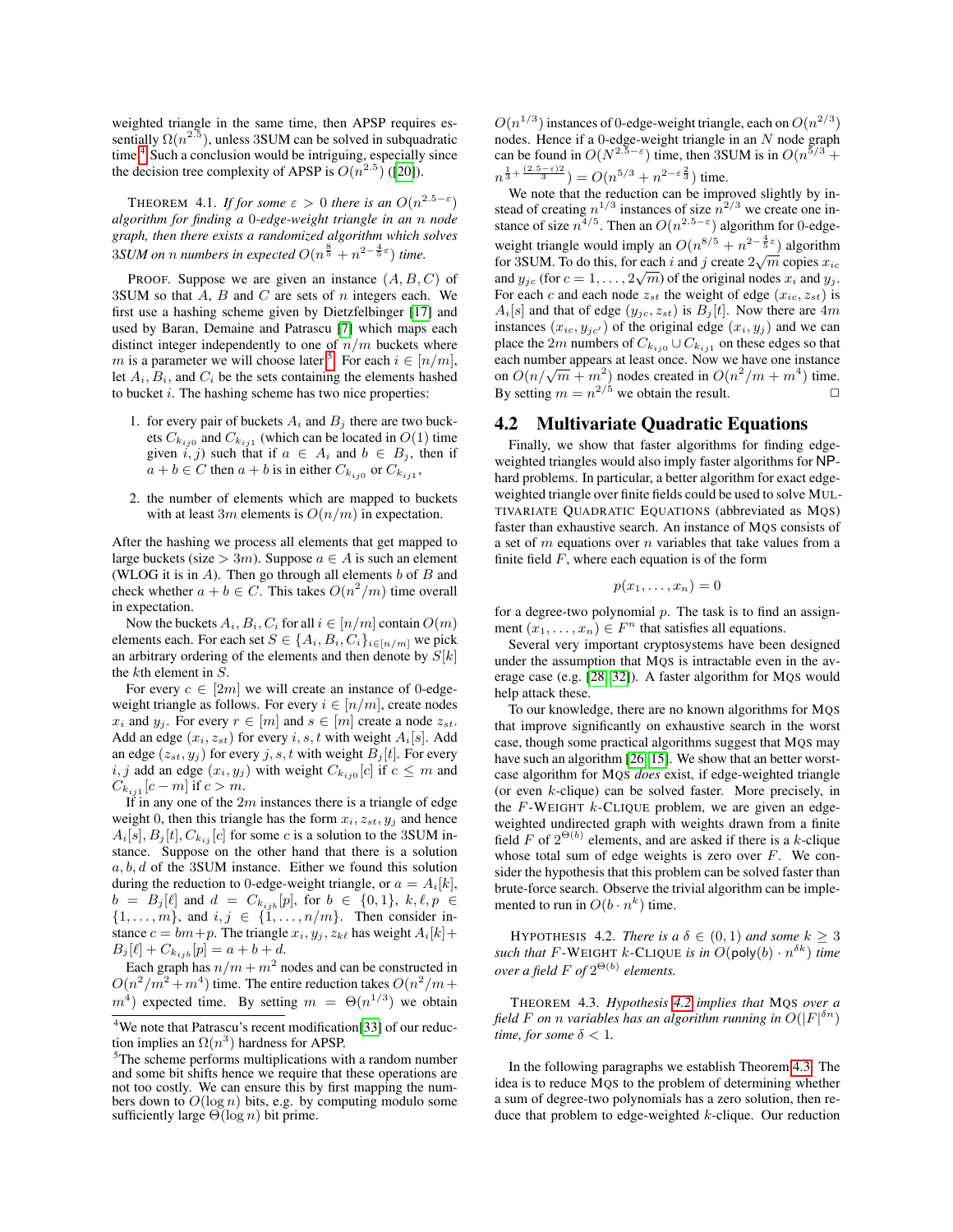is very similar to known algorithms for MAX CUT and MAX 2-SAT [\[42\]](#page-9-23), so we only describe it briefly here.

Let  $p_1 = 0, \ldots, p_m = 0$  be an instance of MQS. Let  $F = GF(p^{\ell})$  for some prime p and positive integer  $\ell$ . Let  $K = GF(p^{\ell m})$ . Treat K as an m-dimensional vector space over F, and let  $e_1, \ldots, e_m$  be a basis for this space. Define a polynomial  $P: F^n \to K$  as

$$
P(x_1,\ldots,x_n):=\sum_{i=1}^m \mathbf{e}_i p_i(x_1,\ldots,x_n).
$$

The following is immediate from the representation of  $K$  as a vector space over F. Let  $(a_1, \ldots, a_n) \in F^n$ .

CLAIM 4.4.  $P(a_1, \ldots, a_n) = 0$  *(over* K)  $\iff$  *for all*  $i = 1, \ldots, m, p_i(a_1, \ldots, a_n) = 0$  *(over F*).

Hence we have reduced the original problem to that of finding an assignment  $a \in F^n$  satisfying  $P(a) = 0$  over K. It remains to show that this problem can be reduced to  $F$ -WEIGHT *k*-CLIQUE so that an  $O(\text{poly}(b)n^{\delta k})$  algorithm for F-WEIGHT k-CLIQUE translates to an  $O(poly(m, n)|F|^{\delta n})$ algorithm for MQS. Briefly, the reduction works by

- splitting the set of variables into  $k$  parts and listing the  $|F|^{n/k}$  partial assignments for each part,
- building a complete k-partite graph on  $k|F|^{n/k}$  nodes, where the nodes correspond to partial assignments, and
- putting weights (from the field  $K$ ) on edges  $\{u, v\}$  corresponding to the sum of those monomials in  $P$  whose variable are assigned by the partial assignments  $u$  and  $v$ . Here we need to assign degree-one terms via some convention so that we do not overcount the degree-one terms of P.

Find a  $k$ -clique with 0 edge weight, when evaluated over  $K$ . Note  $|K| \leq |F|^m$  poly $(n)$ , so the hypothesis entails that this clique problem is in  $O(poly(m, n) | F|^{\delta n})$  time.

## 5. OPEN PROBLEMS

We conclude with three interesting open problems related to this work.

- Is there a  $f(k) \cdot n^{k(1/2-\epsilon)}$  poly $(n)$  time algorithm for #k-MATCHING for some constant  $\varepsilon > 0$  and some function  $f$  only depending on  $k$ ?
- Can one use a fast distance product algorithm to obtain a fast algorithm for finding a 0-edge-weight triangle?
- Is there any way to find triangles fast without recourse to matrix multiplication?

# 6. ACKNOWLEDGEMENTS

We thank Yiannis Koutis for calling our attention to the reference [\[25\]](#page-9-13). We are also grateful to Noga Alon for some helpful discussions.

# 7. REFERENCES

- <span id="page-8-4"></span>[1] N. Alon, P. Dao, I. Hajirasouliha, F. Hormozdiari, and S. C. Sahinalp. Biomolecular network motif counting and discovery by color coding. *Bioinformatics*, 24(13):241–249, 2008.
- <span id="page-8-5"></span>[2] N. Alon and S. Gutner. Balanced families of perfect hash functions and their applications. In *Proc. ICALP*, pages 435–446, 2007.
- <span id="page-8-15"></span>[3] N. Alon and M. Naor. Derandomization, witnesses for boolean matrix multiplication and construction of perfect hash functions. *Algorithmica*, 16:434–449, 1996.
- <span id="page-8-3"></span>[4] N. Alon, R. Yuster, and U. Zwick. Color-coding. *JACM*, 42(4):844–856, 1995.
- <span id="page-8-11"></span>[5] N. Alon, R. Yuster, and U. Zwick. Finding and counting given length cycles. *Algorithmica*, 17:209–223, 1997.
- <span id="page-8-7"></span>[6] V. Arvind and V. Raman. Approximation algorithms for some parameterized counting problems. In *Proc. ISAAC*, pages 453–464, 2002.
- <span id="page-8-9"></span>[7] I. Baran, E. Demaine, and M. Patrascu. Subquadratic algorithms for 3SUM. *Algorithmica*, 50(4):584–596, 2008.
- <span id="page-8-1"></span>[8] L. Becchetti, P. Boldi, C. Castillo, and A. Gionis. Efficient semi-streaming algorithms for local triangle counting in massive graphs. In *Proc. ACM SIGKDD*, pages 16–24, 2008.
- <span id="page-8-14"></span>[9] A. Björklund, T. Husfeldt, P. Kaski, and M. Koivisto. Fourier meets Möbius: fast subset convolution. In *Proc. STOC*, pages 67–74, 2007.
- <span id="page-8-12"></span>[10] A. Björklund, T. Husfeldt, P. Kaski, and M. Koivisto. The fast intersection transform with applications to counting paths. *CoRR*, abs/0809.2489, 2008.
- <span id="page-8-16"></span>[11] A. K. Chandra, M. L. Furst, and R. J. Lipton. Multi-party protocols. In *Proc. STOC*, pages 94–99, 1983.
- <span id="page-8-2"></span>[12] S. S. Chen, S. Cheung, R. Crawford, M. Dilger, J. Frank, J. Hoagl, K. Levitt, C. Wee, R. Yip, and D. Zerkle. GrIDS – a graph based intrusion detection system for large networks. In *Proc. 19th National Information Systems Security Conference*, pages 361–371, 1996.
- <span id="page-8-10"></span>[13] N. Chiba and L. Nishizeki. Arboricity and subgraph listing algorithms. *SIAM Journal on Computing*, 14:210–223, 1985.
- <span id="page-8-0"></span>[14] D. Coppersmith and S. Winograd. Matrix multiplication via arithmetic progressions. *J. Symbolic Computation*, 9(3):251–280, 1990.
- <span id="page-8-18"></span>[15] N. Courtois, A. Klimov, J. Patarin, and A. Shamir. Efficient algorithms for solving overdefined systems of multivariate polynomial equations. In *Proc. EUROCRYPT*, pages 392–407, 2000.
- <span id="page-8-8"></span>[16] A. Czumaj and A. Lingas. Finding a heaviest triangle is not harder than matrix multiplication. In *Proc. SODA*, pages 986–994, 2007.
- <span id="page-8-17"></span>[17] M. Dietzfelbinger. Universal hashing and k-wise independent random variables via integer arithmetic without primes. In *Proc. STACS*, pages 569–580, 1996.
- <span id="page-8-13"></span>[18] J. Flum and M. Grohe. The parameterized complexity of counting problems. *SIAM J. Comput.*, 33(4):892–922, 2004.
- <span id="page-8-6"></span>[19] J. Flum and M. Grohe. *Parameterized Complexity Theory*. Springer-Verlag New York, Inc., Secaucus, NJ,